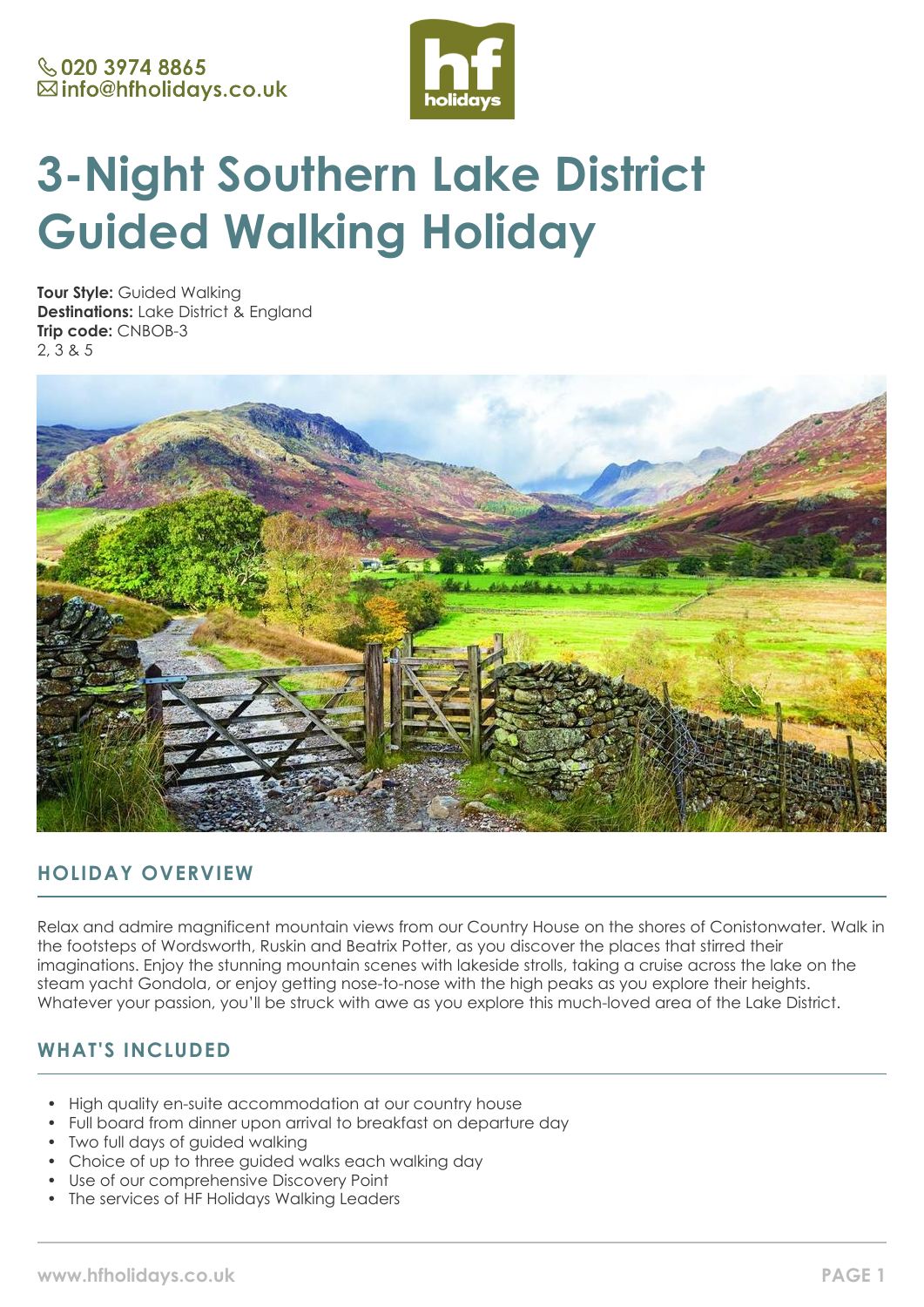# **HOLIDAYS HIGHLIGHTS**

- Head out on guided walks to discover the varied beauty of the South Lakes on foot
- Choose a valley bottom stroll or reach for the summits on fell walks and horseshoe hikes
- Let our experienced leaders bring classic routes and hidden gems to life
- Visit charming Lakeland villages
- A relaxed pace of discovery in a sociable group keen to get some fresh air in one of England's most beautiful walking areas
- Evenings in our country house where you can share a drink and re-live the day's adventures

## **TRIP SUITABILITY**

This trip is graded Activity Level 2, 3 and 5.

Our best-selling **Guided Walking** holidays run throughout the year - with their daily choice of up to 3 walks, these breaks are ideal for anyone who enjoys exploring the countryside on foot. Perhaps choose an Easier walk, then build up to something more challenging as your holiday progresses.

## **ITINERARY**

# **Day 1: Arrival Day**

You're welcome to check in from 4pm onwards.

Enjoy a complimentary Afternoon Tea on arrival.

## **Day 2: Tarn Hows & Wetherlam**

**Option 1 - Tarn Hows**

Distance: 6 miles (10km)

Ascent: 1,050 feet (320m)

In Summary: Walk in the footsteps of Beatrix Potter through the woods from Monk Coniston to the stunningly beautiful lake of Tarn Hows, returning via Yew Tree Farm; a great walk right on the doorstep.

Highlight: Yew Tree Farm was donated to the National Trust by Beatrix Potter and used for the film Miss Potter.

**Option 2 - Hole Rake And Holme Fell**

**Distance:** 9.5 miles (15km)

**Ascent:** 1,800 feet (560m)

**In Summary:** Walk up the valley to Miners Bridge before ascending along Hole Rake, a track hugging the lower eastern slopes of Wetherlam. On to Tilberthwaite Gill and Holme Fell.

**Highlight:** Tilberthwaite Gill is the most impressive water filled ravine in the Lake District.

**Option 3 - Wetherlam**

Distance: 8½ miles (13.5km)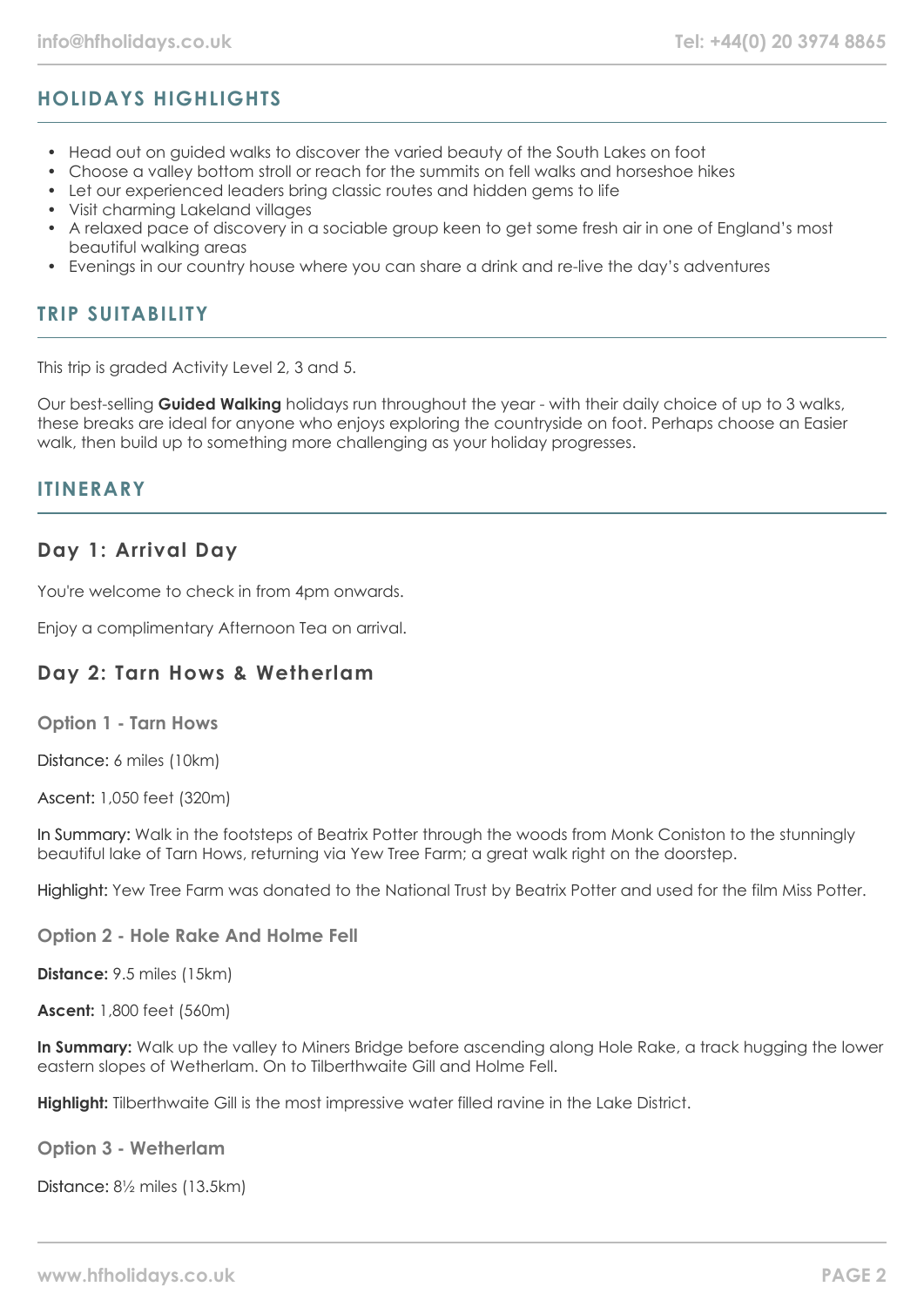#### Ascent: 2,650 feet (800m)

In Summary: Ascend via Tilberthwaite Gill and a mild but exiting scramble to the summit of Wetherlam, before descending via the disused workings of the Coppermines Valley.

Highlight: The ascent to the top of Wetherlam is rugged in places; but with luck you'll get to enjoy a view of many of the other peaks visited later in your holiday.

# **Day 3: Loughrigg And The Scandale Fells**

**Option 1 - Loughrigg Circuit**

Distance: 6½ miles (10km)

Ascent: 1,200 feet (380m)

In Summary: A delightful contouring circuit of Loughrigg Fell with extensive views of four lakes and the surrounding mountains. This walk finishes in the popular Lake District town of Ambleside.

Highlight: The immense Rydal caves, with their wonderful views over Rydal Water and Nab Scar beyond.

**Option 2 - Red Screes**

Distance: 9 miles (15km)

Ascent: 2,600 feet (800m)

In Summary: Walk from Ambleside to the picturesque High Sweden Bridge, continuing via Scandale Pass to the lofty summit of Red Screes.

Highlight: The sense of achievement as you climb the final steps onto the summit of Red Screes and get to gaze out along Windermere to the South and Brothers Water to the North.

**Option 3 - Red Screes & Dove Crag**

Distance: 11 miles (18km)

Total ascent: 3,550 feet (1,080m)

In Summary: A challenging circuit taking in Red Screes and Dove Crag, returning to Ambleside over High Pike and Low Pike. The ascent of Red Screes entails a steep scramble.

Highlight: With four 'Wainwright' summits to bag, this is a great high level route for a keen walker.

## **Day 4: Departure Day**

Enjoy a leisurely breakfast before making your way home.

# **ACCOMMODATION**

## **Monk Coniston**

Wrapped in manicured gardens with stunning views over Coniston Water, Monk Coniston combines country house grandeur and romantic, gothic-style charm with contemporary touches to great effect among the rugged landscapes of the Lake District. Rocky mountains and grassy fells loom all around this handsome home, once owned by Beatrix Potter, and more latterly turned hikers' hotel and owned by the National Trust. Fell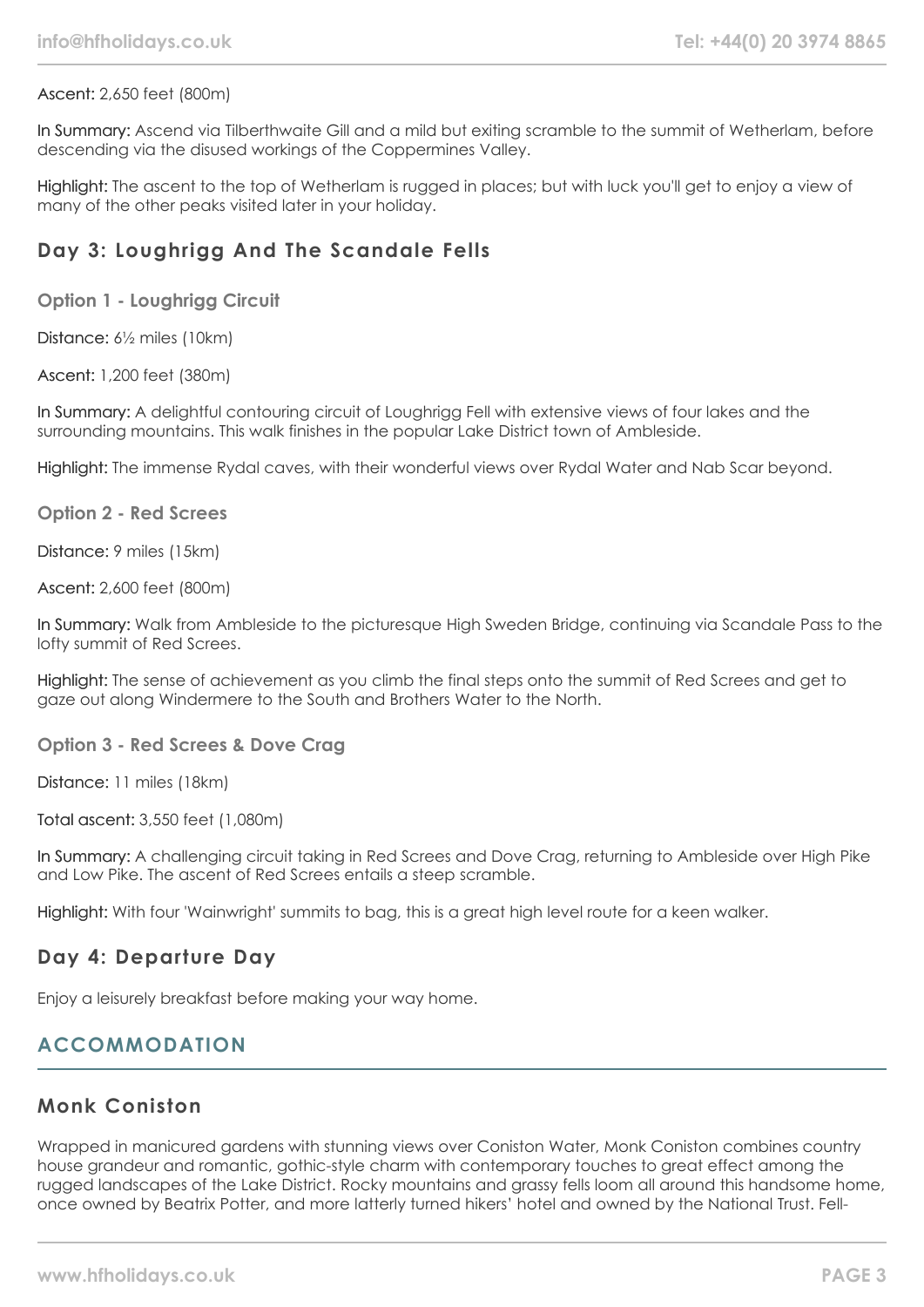flecked scenery unfurls from the windows of the bedrooms in the main house, adjoining cottage and counting house. While the setting remains traditional and the grand entrance recalls a traditional era, the interiors have been swept into the present with bold patterns and comfy fabrics. Beyond the house, trails from the doorstep set off to explore the Lake District. Climb famous summits including Bow Fell, the Langdale Pikes and the Old Man of Coniston. Bag a series of Wainwright summits. Alternatively, slip into the beautiful valleys and stroll picturesque lakeside paths in search of secret corners such as Cathedral Cove in Little Langdale.

# **Country House Accommodation**

**Accommodation Info**

#### **Rooms**

Tea & coffee-making facilities, TV, Hairdryer, Toiletries, Wi-Fi

Stay in the smartly presented rooms in the main house. With 32 rooms, Monk Coniston has plenty of space and there's a range of Classic, Premium and Superior Rooms to choose from. Rooms with a view are well worth the extra spend as you'll be overlooking the gardens or the lake. Our favourite is Room 9 on the first floor, which contains some of the original features from when it was first built in 1885, a striking sailboat-patterned wallpaper and opens on to beautiful views of the gardens and fields that slope down to the shore of Coniston Water.

All 'Classic' rooms are ensuite and furnished to a high standard. There are also several 'Premium' Rooms that are either larger or have a desirable view, a more luxurious mattress and larger television – upgrade your stay for just an extra £15-25 per person per night. You can choose a specific room for an extra £30 per room, subject to availability. Upgrade supplements still apply.

## **Facilities**

Free Wi-Fi, boot room and drying room, extensive garden, lounge, bar, Lakeland barn for activities, library and board games to borrow

After a day exploring the Lake District, return to the house. Stroll through the extensive grounds with their putting green and croquet lawn and uncover the hidden walled garden on the hill behind the house. Take a turn around the National Trust nature trail and look out for the fabulous, rare mature trees. Stumble on the small secret folly stood quietly among the bluebells when they're out and the lush green grass when they're not. Catch up with fellow guests in the bright and spacious lounge or grab a drink from the airy bar and wander down the garden to the bench overlooking Coniston Water for the perfect place to enjoy a sundowner – you might even spot the restored steam yacht Gondola cruising the five-mile length of the lake. After hours, duck into the converted Lakeland barn with its exposed beams and rustic chandelier for evening activities and skittles.

## **Food & Drink**

As at all our country houses, holidays are full board, from afternoon tea served as a welcome treat through that evening's meal to a hearty breakfast on the day of departure. Food at Monk Coniston is varied with a strong emphasis on the use of seasonal British produce. Our experienced chefs create each dish using only the freshest ingredients and, when in season, use home grown herbs and vegetables taken from our own gardens to give a true taste of the local area.

## **Accessibility**

For accessibility and assistance information, please contact our expert team on [020 3974 8865](tel:02039748865) or view the accessibility information online for [Monk Coniston](https://www.hfholidays.co.uk/images/Documents/accessibility_statements/monk-coniston---accessibility-information---update-mar-2021.pdf)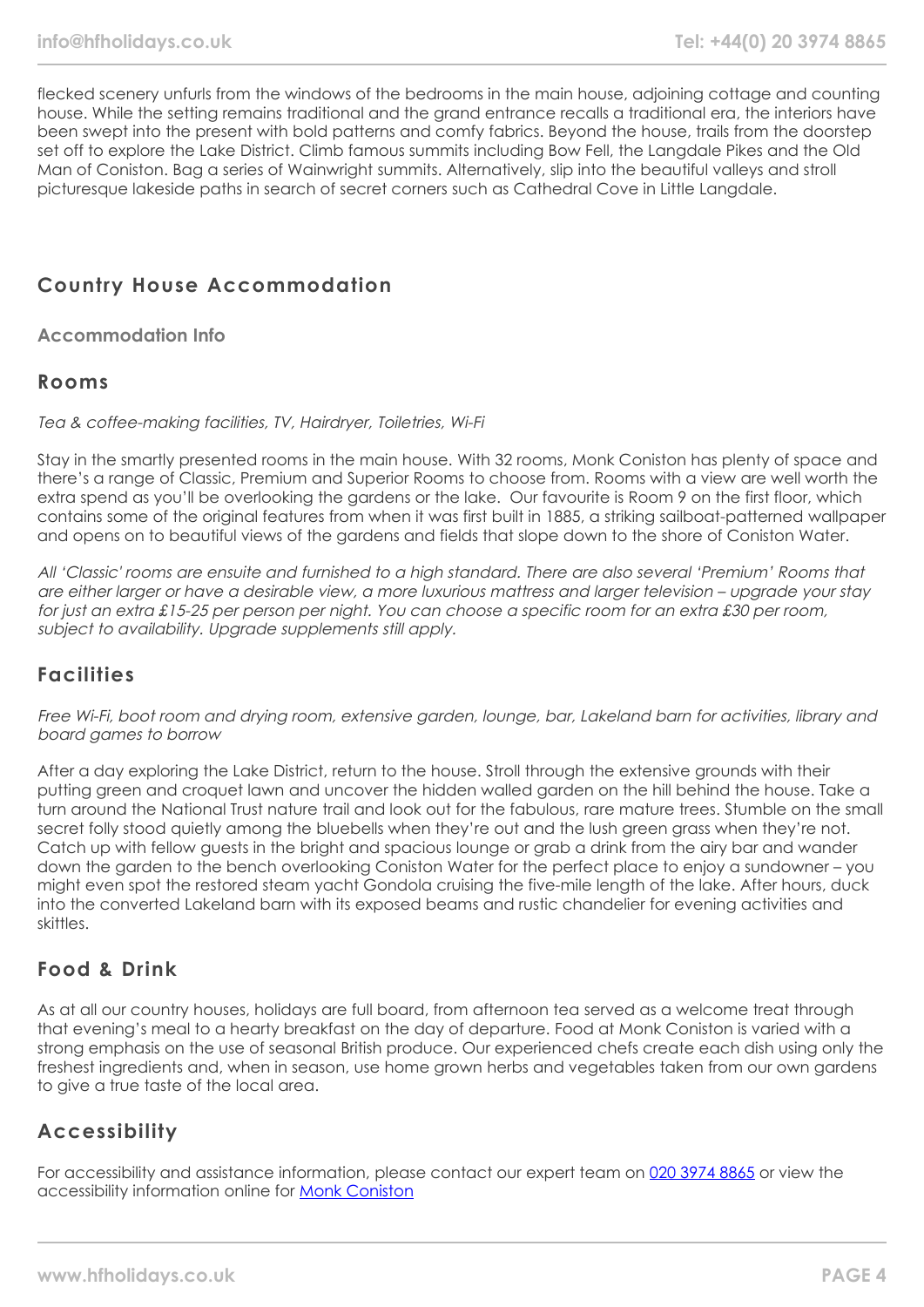# **TRAVEL DETAILS**

Our address is: Monk Coniston, Coniston, Cumbria LA21 8AQ Tel: [01539 441566](tel:01539441566)

## **By Train:**

The nearest railway station to Monk Coniston is at Windermere. However, the nearest mainline station is Oxenholme which may be more convenient. For train times and route planning by train visit [www.nationalrail.co.uk](https://www.nationalrail.co.uk/) or phone [03457 48 49 50.](tel:03457484950)

## **By Taxi:**

The 13-mile journey from Windermere railway station takes approximately 30 minutes. You can pre-book a taxi from our recommended taxi company, Ace Taxi. As a guide price the cost in 2022 is £30 per 4-seat taxi. 8-seat taxis are also available at a higher rate. From Oxenholme a pre-booked 4-seat taxi costs £65 for the 26 mile journey. Please pre-book your taxi at least 7 days in advance by contacting:

Ace Taxi\* Tel: [+44 \(0\) 1539 445445](tel:01539445445) Email: [acetaxiwindermere@gmail.com](mailto:acetaxiwindermere@gmail.com)

The return taxi journey can be arranged on your behalf by the Monk Coniston Manager. \*Ace Taxi is not owned or managed by HF Holidays

#### **By Bus:**

From Windermere station you can catch the 505 bus direct to Monk Coniston - the bus stop is right outside our country house. The journey time is around 50 minutes. For bus times see [www.traveline.info](https://www.traveline.info/)

## **By Car:**

From Ambleside take the A593 signposted to Coniston. Turn sharp left over a narrow bridge, then after half a mile turn left onto the B5286, signposted to Hawkshead. About 3 miles along this road, and just before Hawkshead, turn right onto the B5285, signposted to Coniston. Follow this road over Hawkshead Hill. The road descends then goes around a 180° bend to the left. The entrance to Monk Coniston is on the left about 100yds after the bend. There is car parking available within the grounds.

## **Travelling From Overseas**

For most guests the most convenient option is to book a flight to Manchester Airport. There are direct trains every hour from Manchester Airport to Oxenholme. Change here for Windermere. This is a straightforward journey - allow 1½ hours to Oxenholme. See [www.nationalrail.co.uk](https://www.nationalrail.co.uk/) for train times.

You can take a taxi from Oxenholme station to Monk Coniston or you may prefer to change trains and continue your journey to Windermere. Please pre-book your taxi from Oxenholme as there may not be taxis available at the station.

Flying to London Heathrow airport is another option, but has a longer onward train journey - allow at least 4 hours to reach Oxenholme. From Heathrow first take the train to London Paddington station. Next take the Underground train to London Euston. Finally, the main line train from London Euston to Oxenholme takes 2½ hours. See [www.nationalrail.co.uk](https://www.nationalrail.co.uk/) for train times.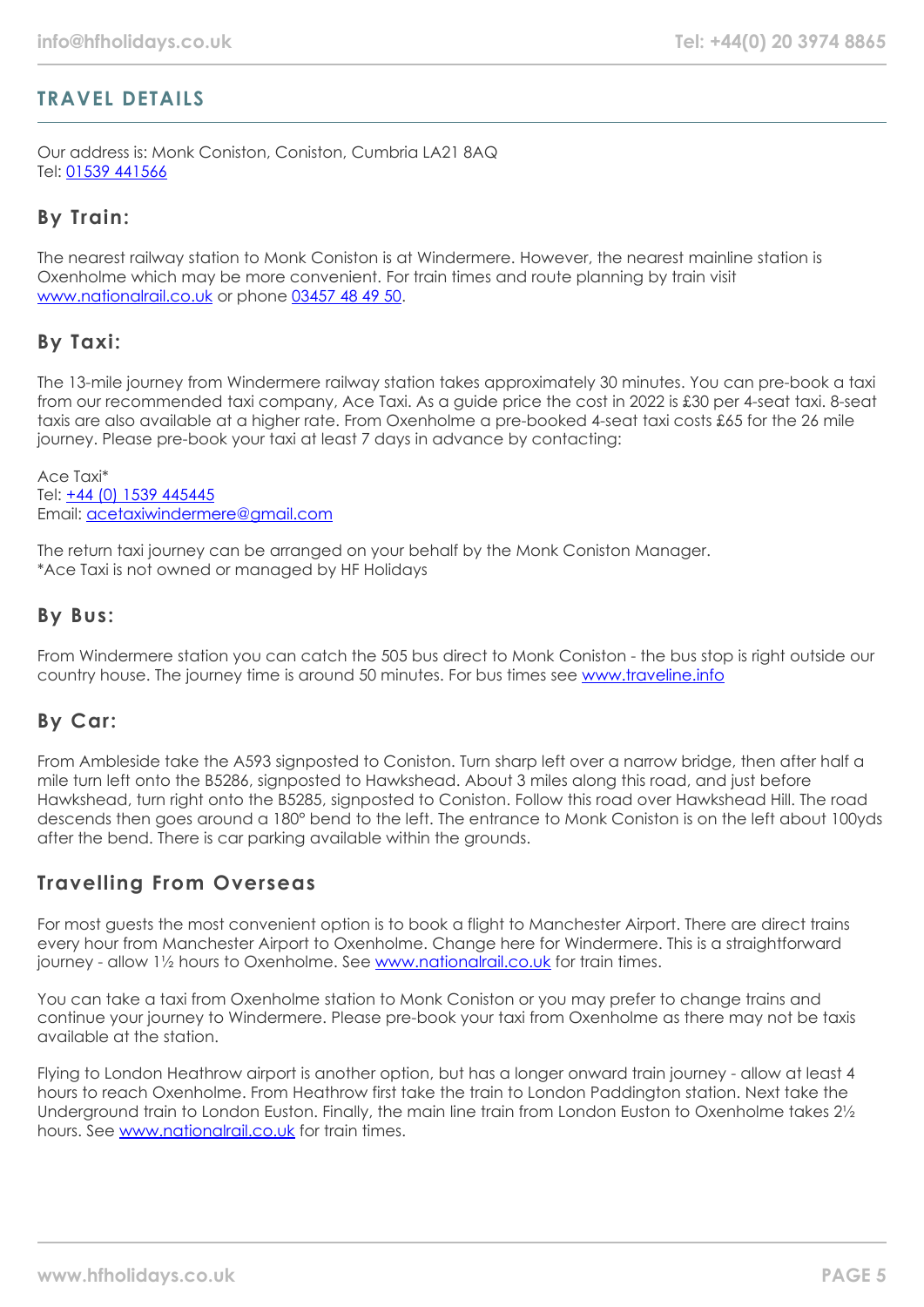# **LOCAL AREA**

Monk Coniston is an imposing Gothic property leased from the National Trust and set in 8 acres of grounds, including a restored walled garden and the impressive arboretum. Some particularly impressive specimens, including a giant sequoia (the largest tree in the world) and the wollemi pine can be explored on the Monk Coniston Tree Trail.

Views from the property offer breathtaking glimpses of Coniston Water and the surrounding mountains.

Coniston village is about one mile away – there is a direct path from the house to the village. Here you'll find a small supermarket, post office, newsagent, pubs and a Barclays Bank (open 3 times a week). A wider range of facilities is available in Ambleside, the nearest town, about 8 miles away. The [Ruskin Museum](https://ruskinmuseum.com/) is also well worth a visit - find out more about the lake's connections to Donald Campbell and Swallows and Amazons author Arthur Ransome.

During your visit to Monk Coniston you may enjoy visiting the following places of interest:

# **Steam Yacht Gondola**

First cruising Coniston Water 150 years ago, the restored **[Steam Yacht Gondola](https://www.nationaltrust.org.uk/steam-yacht-gondola)** is now operated by the National Trust, stopping at the Monk Coniston jetty at the bottom of the meadow below the house before gliding across the lake, calling at Coniston village and Brantwood House.

## **Ravenglass & Eskdale Railway**

Ride 'L'al Ratty' a [highly scenic narrow gauge railway](https://ravenglass-railway.co.uk/) which runs from the coast at Ravenglass along beautiful Eskdale. You could combine a visit with a walk over Muncaster Fell, or to Stanley Gill waterfall.

## **Blackwell House**

[Blackwell](https://lakelandarts.org.uk/blackwell/) is a stunning house, completed in 1901 in the Arts & Crafts style. Admire the remarkably preserved interiors, and soak up the beautiful views over Lake Windermere and the Coniston fells

## **Brantwood House**

Just a couple of miles from Monk Coniston, **[Brantwood House](http://www.brantwood.org.uk/)** - John Ruskin's former home - commands superb views over the lake. The house's 250-acre estate features 8 distinct gardens which were created by Ruskin with the help of his cousin Joan Severn and head gardener, Sally Beamish.

## **Tarn Hows**

A short walk from the Country House, **[Tarn Hows](https://www.nationaltrust.org.uk/tarn-hows-and-coniston)** is a man-made lake created by Monk Coniston's resident owner, James Garth Marshall in 1865, as he continued to develop the estate and expand his pleasure grounds. He built a dam to flood the area, amalgamating several smaller tarns, before planting the shores and islands with new woodlands and specimen trees. There is an accessible 1.75 mile circular walk around the lake.

# **Grizedale Forest**

Nearby [Grizedale Forest](https://www.forestryengland.uk/grizedale) is ideal for walking and mountain biking and also has a popular sculpture trail. You can also experience the [Go Ape](https://goape.co.uk/locations/grizedale) high-ropes course and zip wire – a great option for active teenagers - or explore using a Segway.

## **Levens Hall**

[Levens Hall](https://www.levenshall.co.uk/) is a beautiful, privately-owned Elizabethan stately home, famous for its magnificent formal garden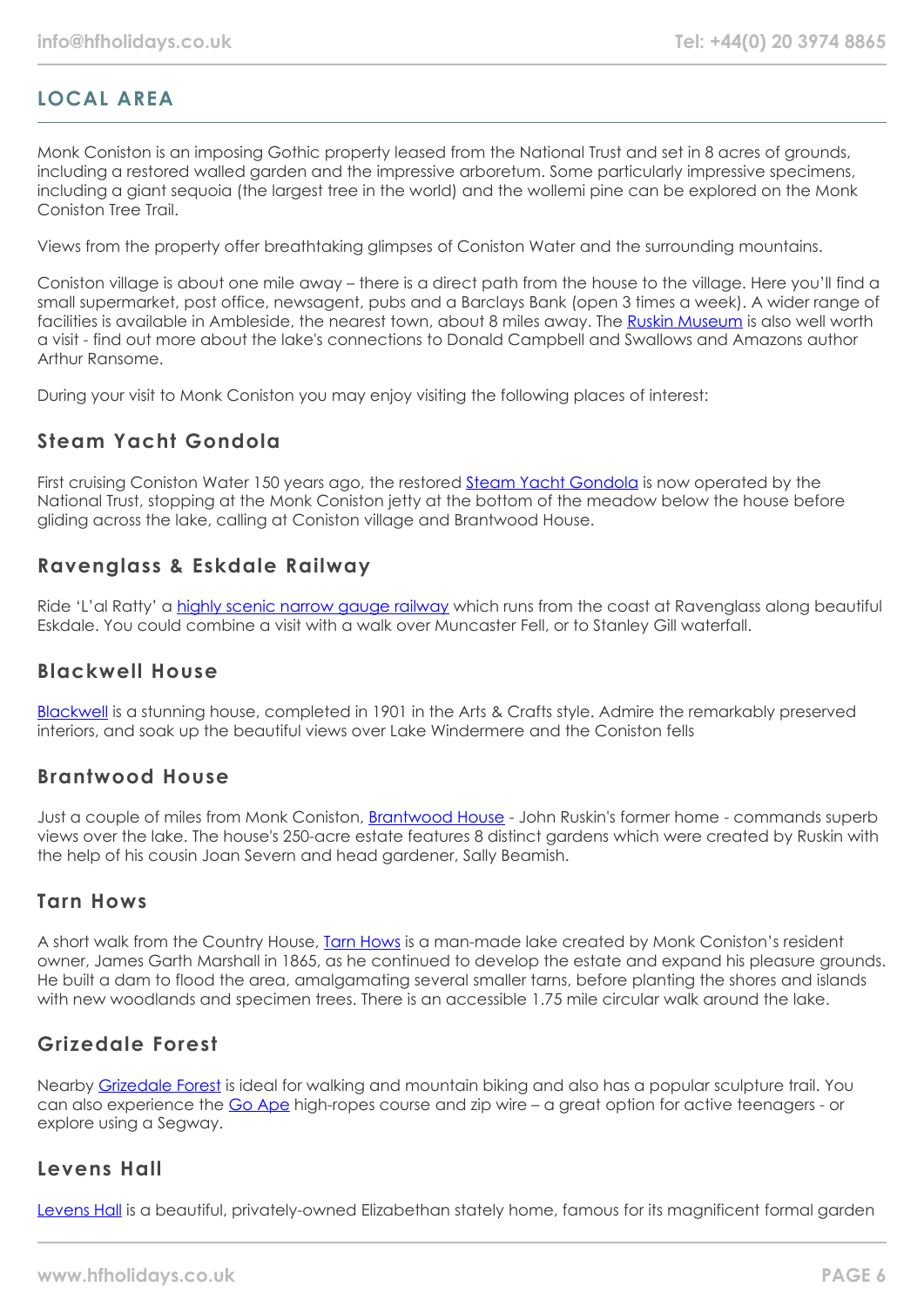and having the world's oldest topiary gardens. Levens Hall is near Kendal and can be reached by car in about 50 minutes from Coniston.

## **Grasmere**

Grasmere is about 30 minutes' drive from Monk Coniston and is famous for its connections with William Wordsworth. The poet's homes at Dove Cottage and Rydal Mount can be visited, the former of which includes the [Wordsworth Museum](https://wordsworth.org.uk/). Grasmere's famous traditional [gingerbread shop](https://www.grasmeregingerbread.co.uk/) is also well worth a visit.

#### **Windermere**

Take a cruise along the length of [Windermere](https://www.windermere-lakecruises.co.uk/) - England's largest lake. Ferries connect Ambleside in the north to Bowness and Lakeside in the south, where you can connect with the [Lakeside and Haverthwaite Railway](https://www.lakesiderailway.co.uk/).

# **USEFUL HOLIDAY INFORMATION**

# **Essential Information**

"There's no such thing as bad weather, just the wrong type of clothing!" goes the adage. Come prepared for all eventualities and you'll walk in comfort as well as safety. Britain's famous for its changeable weather, so here's our advice on what to wear and bring.

#### **Essentials**

- Waterproof walking boots providing ankle support and good grip.
- A waterproof jacket and over-trousers
- Gloves and a warm hat (it can be chilly at any time of the year)
- Rucksack
- Water bottle (at least 1 litre capacity)
- A small torch (everywhere in winter, year round in mountains)
- Sun hat and sunscreen

Denim jeans and waterproof capes are not suitable on any walks.

#### **Recommended**

- Several layers of clothing, which can be added or removed
- Specialist walking socks to avoid blisters.
- A first aid kit inc plasters– your leader's first aid kit doesn't contain any medication
- Sit mat (insulated pad to sit on when you stop for a break)

#### **You Might Also Want**

- Walking poles, particularly useful for descents.
- Insect repellent
- Flask for hot drinks
- Rigid lunch box
- Gaiters
- Blister kit (eg Compeed) just in case
- Waterproof rucksack liner

# **Safety On Your Holiday**

Walks may be changed for safety reasons and are subject to a maximum and minimum number of guests.

Leaders always consider the safety of the group as a whole, and may need to alter or curtail the walk if the conditions dictate. Your leader may refuse to accept a guest while clothing, equipment or behaviour is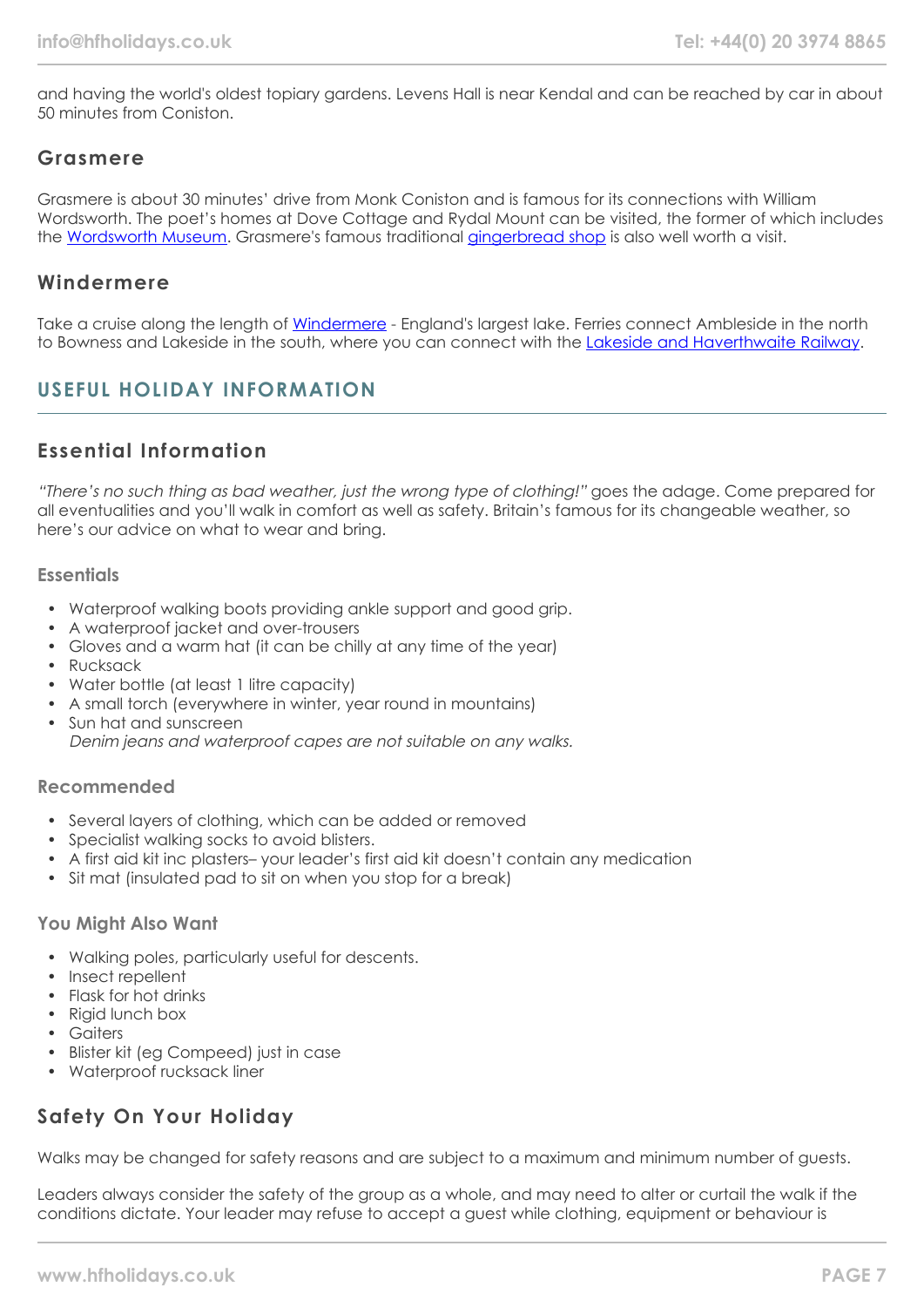unsuitable. In the event of a problem all leaders carry a mobile phone, first aid kit, group shelter, spare maps and a compass.

**Please note:** If you choose to leave the group your leader is no longer responsible for you.

If you have a particular health condition or disability please put this on your guest registration form. This information will be confidential to your leaders and the house manager, but leaders do need to take account of any issues when planning walks. Please carry a copy of these trip notes with you, or note down the contact phone number for your accommodation (details in the travel section) should you need them in case of emergency.

## **HOW TO BOOK**

When you're ready to book, you can choose to **book online** or book **over the phone**. Our website offers secure online booking for our holidays, is available 24/7, and offers more in-depth information about all our holidays. If you prefer to call us, our experienced and knowledgeable team are available to answer any specific questions you have and can offer guidance as to which holiday is best suited to your needs.

Our office is open: Monday to Friday: 9am – 5.30pm, Saturday: 9am – 1pm, Sunday & Bank Holiday Monday: closed

#### **PAYING YOUR DEPOSIT**

To secure the holiday of your choice, you will need to pay a deposit: UK & European Holidays: £150 per person and Worldwide Holidays: £250 per person. You can pay your deposit by debit or credit card with no additional card fees charged or make an online BACS payment directly into HF's bank account, please see details under BACS payments. You can also pay your deposit by cheque within seven days of booking. Cheques should be made payable to 'HF Holidays Ltd' with your booking reference / Order ID on the back.

#### **NON-MEMBER FEE**

Non-members can join our holidays by paying a Non-Member's fee of £30 per person per holiday. Alternatively, full membership is available from £100 – visit hfholidays.co.uk/membership for details.

#### **BACS PAYMENTS**

Please quote your booking reference / Order ID when you make your payment online: Bank Name: National Westminster Bank, Account Name: HF Holidays Limited, Account Number: 48904805, Sort Code: 60-00-01, IBAN: GB90NWBK60000148904805

Once we have received your booking and deposit, we will send a confirmation invoice to the lead name. Please check this carefully. For bookings 'with flights' it is essential that the names on your booking confirmation invoice match those on your passport for bookings overseas. Please advise us immediately of any errors. Any name changes after the balance of your holiday has been paid will be subject to a fee levied by the airline.

#### **MANAGE MY BOOKINGS**

Payments can also be made through the [Manage My Booking](https://www.hfholidays.co.uk/about-us/bookings/my-booking) function on our website. Click on the link at the top of our homepage. This is available to all customers who provide an email address at the time of booking.

#### **YOUR FINAL BALANCE**

Your final balance payment is due 6 weeks before departure if you are staying in an HF Holidays UK country house, 8 weeks before departure if you are travelling on one of our holidays in Europe and 10 weeks before departure if you are on a Guided Trail staying in one of our partner hotels or are travelling on a Worldwide holiday. As with paying your deposit, you can pay your final balance by debit or credit card, make an online BACS payment directly into HF's bank account or pay by cheque.